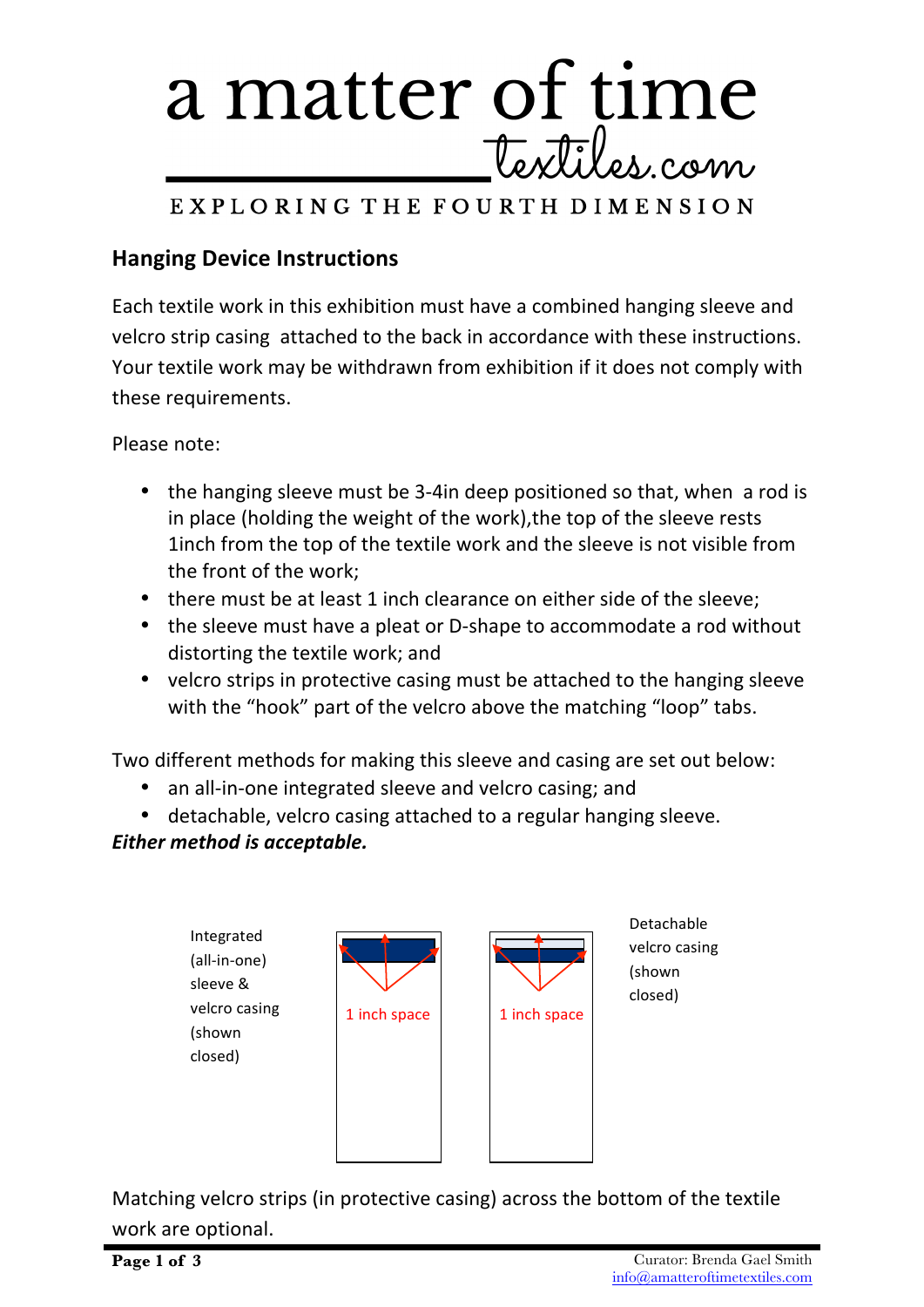# **METHOD 1: Integrated/All-in-One Sleeve and Velcro Casing**

Cut a rectangle of fabric  $14 \frac{1}{2}$ in x  $14 \frac{1}{2}$ in.

This will make a finished sleeve of  $14x$  3  $1/2$ in (width x height)

Fold the rectangle in half, across the width of the sleeve, right sides together.

Machine stitch around the three sides of the raw edges with a 1/4in seam allowance, leaving a gap big enough to turn out the sleeve (eg 2in).

Turn the sleeve right side out. Press flat. Machine stitch around the perimeter through all layers.

Add the hook and loop velcro strips by *machine stitching* through all layers – *adhesive backed velcro is not suitable for this application!* (Some velcro can be very tenacious! For ease of opening and closing the velcro casing, use just enough of the loop velcro on the lower half to ensure that the casing closes firmly and securely rather than one long continuous strip.)

| <b>HOOK velcro</b><br>(the hard plastic part)     |
|---------------------------------------------------|
| fold line                                         |
|                                                   |
| LOOP (fuzzy) velcro<br>LOOP velcro<br>LOOP velcro |